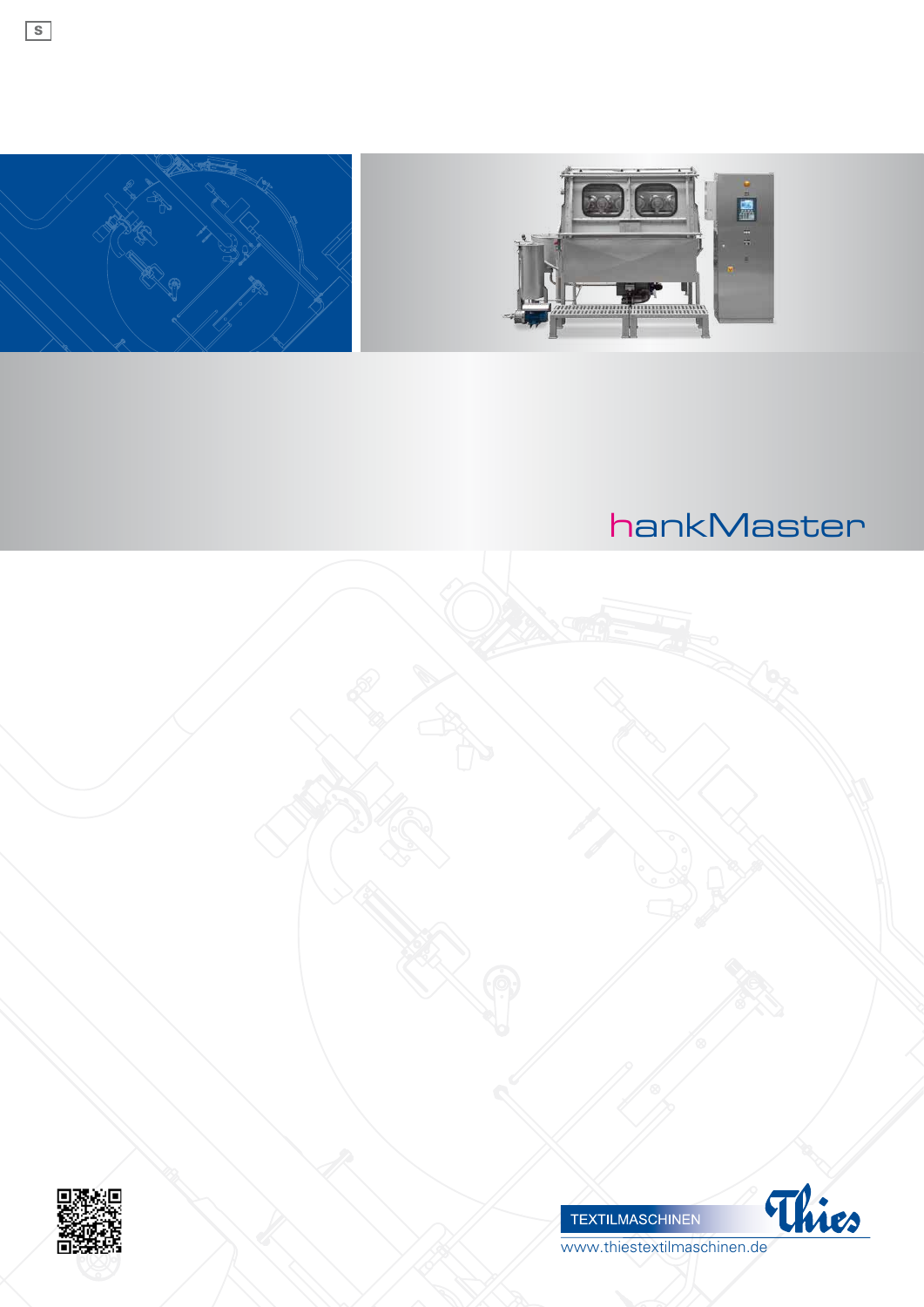

# hankMaster hankMaster

• All liquor-carrying parts are manufac-

• The liquor ratio starts at 1:5 and de-



### hankMaster

Der hankMaster wurde speziell für den Bereich des Stranggarnfärbens entwickelt und ergänzt das Programm der Thies-Garnfärbeapparate.

Die neuartige Flottenführung garantiert eine einwandfreie Färbung der Garnstränge aus Wolle, merzerisierter Baumwolle oder Viskose; selbst kritische Garne wie Hochbauschacryl, Polyamid und Seide können veredelt werden.

Um Glanzstellen zu vermeiden, werden die Garnstränge durch eine spezielle Vorrichtung auf den Stäben verlegt. Dazu wird das Garn vom Färbestab angehoben und in einstellbaren Intervallen weiterbewegt. Durch die schonende Behandlung auf dem hankMaster erhalten die Garne einen sehr weichen, voluminösen Griff.

### hankMaster

The hankMaster was developed specially for dyeing hank yarn and expands the selection of Thies yarn dyeing machines.

The new liquor guiding system ensures flawless dyeing of yarn hanks of wool, mercerized cotton or viscose; even difficult yarns such as high-bulk acrylic, polyamide and silk can be processed.

To avoid shiny spots the hanks are moved via a special device on the dye tubes. The yarn is lifted from the dyeing tube and moved onward at adjustable intervals. Thanks to the gentle treatment by the hankMaster, the yarn obtains a very soft, voluminous feel.

### Technische Details

- • Alle flottenführenden Teile werden aus Edelstahl (1.4571, 1.4404) gefertigt.
- • Die Anlage ist mit je 2, 4, 6, 8 oder 10 Stäben lieferbar. Jeder Stab hat eine Länge von 960 mm und kann bis zu 10 kg Warengewicht aufnehmen. Die Stranglänge kann bis 950 mm bemessen sein.
- • Die Betriebstemperatur beträgt maximal 98 °C.
- Das Flottenverhältnis beginnt ab 1:5 je nach Einsatzmenge und Warenqualität.
- Eine analoge Dosierung übernimmt die Zuführung von Farbstoffen, Chemikalien oder Textilhilfsmitteln aus dem Zusatzgefäß nach Vorgabe der Zeit(-kurve).
- Die Steuerung der Anlagenfunktionen erfolgt mittels eines modernen Touchscreen-Controllers.
- • Zwei Anlagen gleicher Kapazität können mittels einer Kupplung verbunden werden.

## Technical Details

- tured from stainless steel (1.4571, 1.4404).
- $\bullet$  The system is available with 2, 4. 6, 8 or 10 tubes. Each tube has a length of 960 mm and can hold up to 10 kg of product. The hank length can be up to 950 mm.
- The operating temperature is maximum 98 °C.
- pends on the load size and material quality. • Analog dosing facilitates the addi
	- tion of dyes and auxiliaries from the side tank following programmable curves for time and mode.
- The machine functions are controlled with a modern touchscreen controller.
- Two machines of identical capacity can be coupled with special pipe work.

| Number of rods |      |      |      |      |      |
|----------------|------|------|------|------|------|
|                | -    | 4    | 6    | ୪    | 10   |
|                | 1650 | 2150 | 2650 | 3150 | 3650 |

These dimensions are subject to design changes.

- • Todas las piezas que están en contacto con el baño de tintura se fabrican en acero inoxidable (1.4571, 1.4404).
- El aparato se suministra con 2, 4, 6, 8 o 10 barras respectivamente. Cada barra tiene una longitud de 960 mm y puede soportar hasta 10 kg de género. La longitud del hilo puede ser de hasta 950 mm.
- • La temperatura de servicio es de máximo 98 °C.
- • La relación de baño comienza a partir de 1:5 según la cantidad de carga y la calidad del hilo.
- • El dosificado analógico se encarga de la alimentación de colorantes, productos químicos o de productos auxiliares desde el recipiente de adiciones según lo especificado por la curva de tiempo.
- El control de las funciones del equipo se realiza a través de un moderno controlador de pantalla táctil.
- Es posible conectar dos unidades con la misma capacidad mediante un acoplamiento.

El hankMaster ha sido especialmente desarrollado para la tintura de madejas y completa gama de aparatos de tintura de hilados de Thies.

La novedosa guía del baño garantiza una tintura perfecta de madejas de lana, algodón mercerizado o viscosa; incluso los hilos más difíciles como el acrílico voluminoso, poliamida o la seda consiguen un acabado perfecto.

Para evitar manchas brillantes, las madejas se giran en las barras mediante un dispositivo especial. La barra de tintura eleva el hilo y lo mueve a intervalos ajustables. Gracias al tratamiento cuidadoso en el hankMaster, los hilos obtienen un tacto muy suave y voluminoso.

### hankMaster

### Detalles técnicos